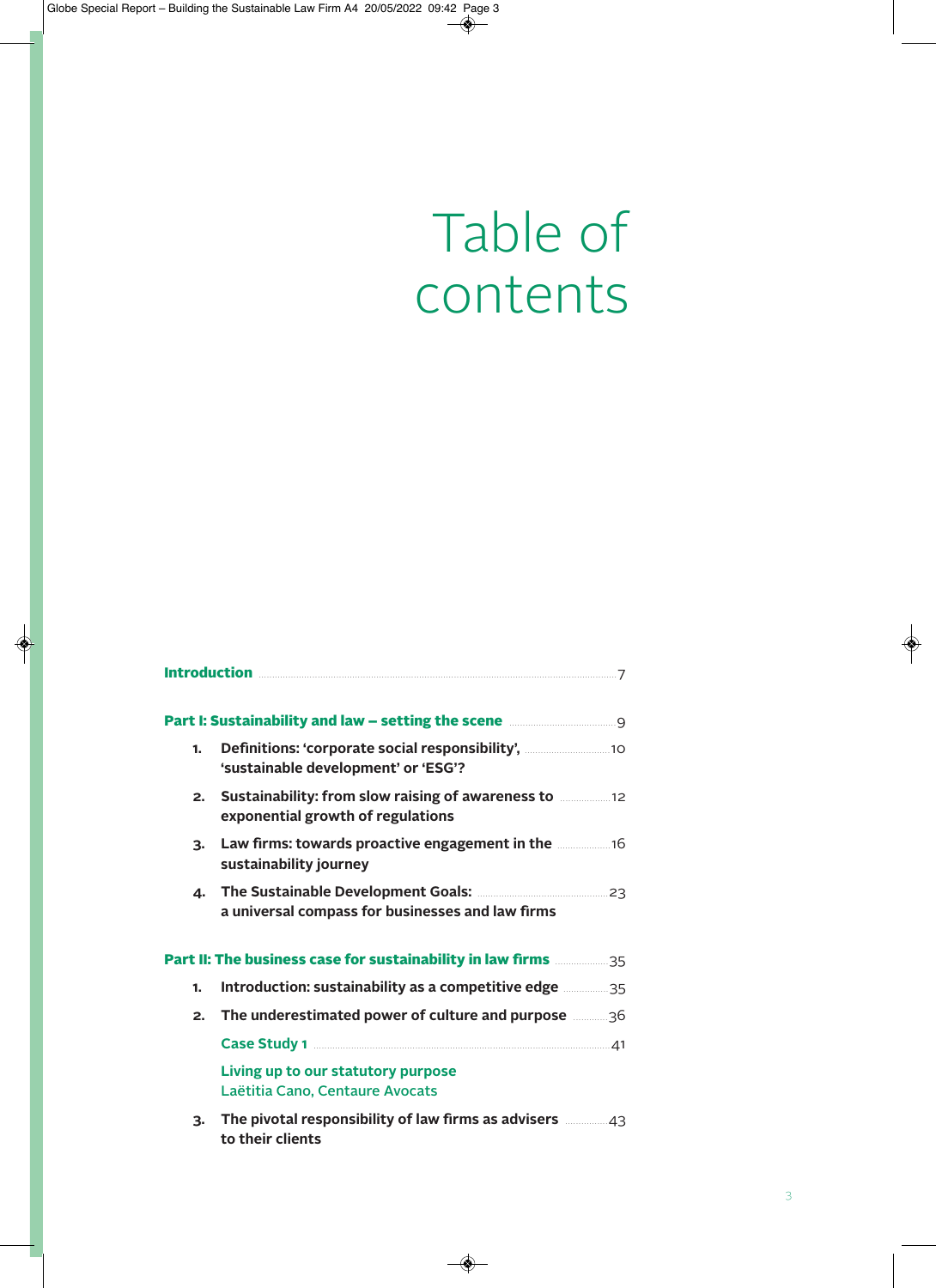|    | The client perspective: the ESG transformation<br>and its impact on law firms<br>Martin Fischer, Fellowships at Auschwitz for the<br><b>Study of Professional Ethics</b> |  |
|----|--------------------------------------------------------------------------------------------------------------------------------------------------------------------------|--|
|    |                                                                                                                                                                          |  |
|    | Developing a multi-disciplinary ESG practice<br>Didier G Martin and Eleanor Forshaw, Gide Loyrette Nouel                                                                 |  |
| 4. | The law firm as a sustainable employer <b>manually contained</b> 57                                                                                                      |  |
|    |                                                                                                                                                                          |  |
|    | Why we should expect more responsibility from law firms<br>Franziska Adelmann, law student, Bucerius Law School                                                          |  |
|    |                                                                                                                                                                          |  |
|    | <b>Embracing diversity and inclusiveness</b><br>Maria-Pia Hope, Vinge                                                                                                    |  |
| 5. | governance in place                                                                                                                                                      |  |
| 6. | A law firm's organisational and operational <b>Manufation</b> 84<br>responsibilities                                                                                     |  |
| 7. | Strategy, positioning, differentiation - and manual manual set<br>their alignment                                                                                        |  |
|    |                                                                                                                                                                          |  |
|    | Setting the standards for sustainable success<br>Paula Gomes Freire, Vieira de Almeida                                                                                   |  |
|    | our approach to sustainability in law firms                                                                                                                              |  |
| 1. | Understand the SDGs and develop <b>Manual</b> 2016 105<br>a sustainability mindset                                                                                       |  |
| 2. | Agree ambitions and purpose <b>Manual Agree ambitions</b> and purpose                                                                                                    |  |
| 3. | Assess where you are, internally and externally <b>106</b>                                                                                                               |  |
| 4. | Define priorities and set goals <b>Manual According to the Contract Priorities</b> 111                                                                                   |  |
| 5. | Align sustainability and strategy <b>Manual Strategy</b> 114                                                                                                             |  |
| 6. | Report, communicate, review, improve <b>manually and the Report</b> , communicate, review, improve                                                                       |  |
|    |                                                                                                                                                                          |  |
|    | The case for sustainability reporting<br>Stina Warnstam Drolet and Isabella Bunn, Oxford Analytica                                                                       |  |